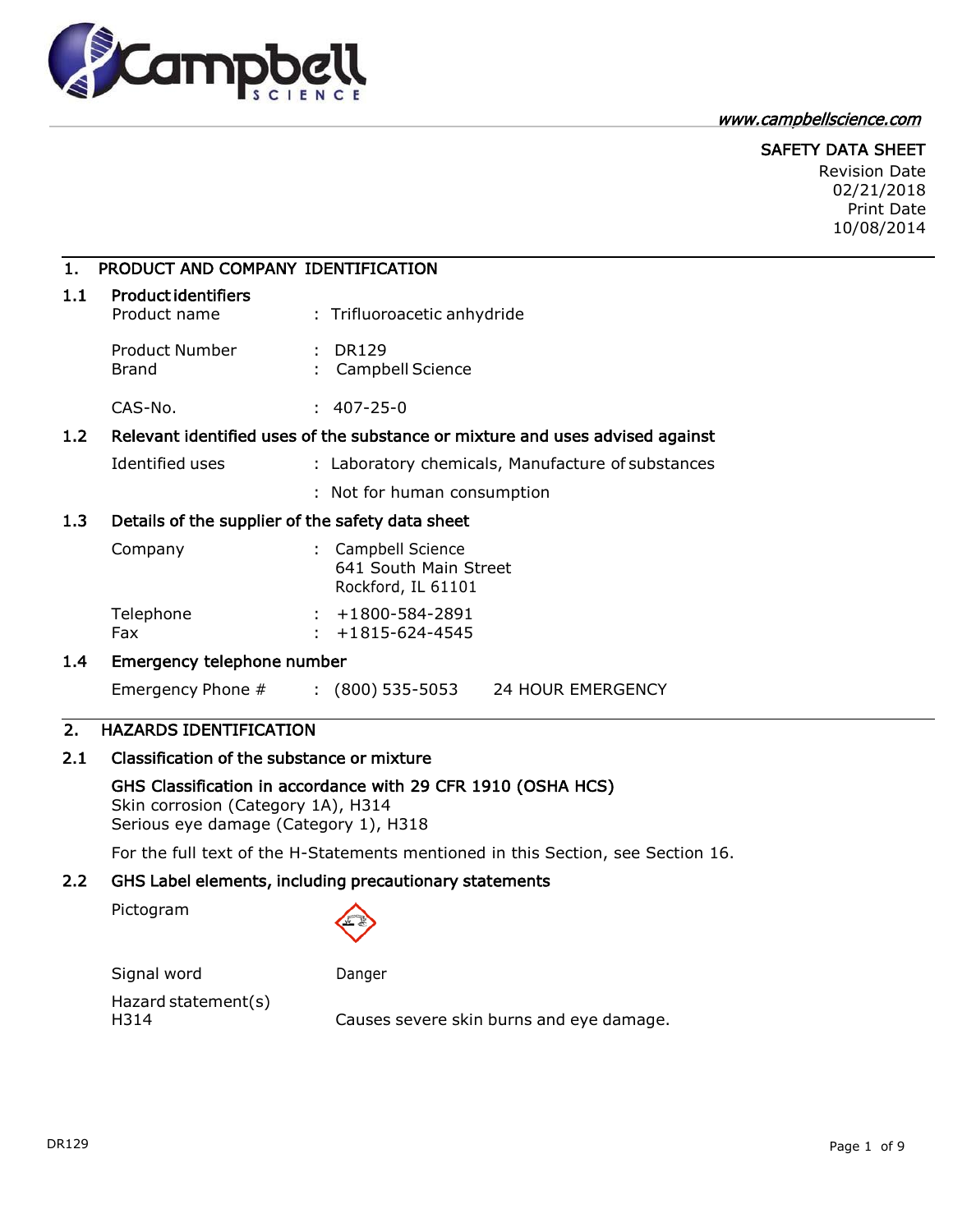| Precautionary statement(s) |                                                                                                                                     |
|----------------------------|-------------------------------------------------------------------------------------------------------------------------------------|
| P <sub>264</sub>           | Wash skin thoroughly after handling.                                                                                                |
| P280                       | Wear protective gloves/ protective clothing/ eye<br>protection/ face protection.                                                    |
| $P301 + P330 + P331$       | IF SWALLOWED: Rinse mouth. Do NOT induce vomiting.                                                                                  |
| $P303 + P361 + P353$       | IF ON SKIN (or hair): Remove/ Take off immediately all contaminated<br>clothing. Rinse skin with water/ shower.                     |
| $P304 + P340$              | IF INHALED: Move victim to fresh air and keep at rest in a position<br>comfortable for breathing.                                   |
| $P305 + P351 + P338$       | IF IN EYES: Rinse cautiously with water for several minutes. Remove<br>contact lenses, if present and easy to do. Continue rinsing. |
| P310                       | Immediately call a POISON CENTER or doctor/ physician.                                                                              |
| P321                       | Specific treatment (see supplemental first aid instructions on this label).                                                         |
| P363                       | Wash contaminated clothing before reuse.                                                                                            |
| P405                       | Store locked up.                                                                                                                    |
| P501                       | Dispose of contents/ container to an approved waste disposal plant.                                                                 |

### 2.3 Hazards not otherwise classified (HNOC) or not covered by GHS Reacts violently with water.

# 3. COMPOSITION/INFORMATION ON INGREDIENTS

#### 3.1 Substances

Synonyms : TFAA

| Formula          | $\cdot$ C <sub>4</sub> F <sub>6</sub> O <sub>3</sub> |
|------------------|------------------------------------------------------|
| Molecular Weight | $: 210.03$ g/mol                                     |
| CAS-No.          | $: 407 - 25 - 0$                                     |
| EC-No.           | $: 206 - 982 - 9$                                    |

Hazardous Components

| Component                 | Classification                  | Concentration |
|---------------------------|---------------------------------|---------------|
| Trifluoroacetic anhydride |                                 |               |
|                           | Skin Corr. 1A; Eye Dam. 1; H314 |               |
|                           |                                 |               |
|                           |                                 |               |

For the full text of the H-Statements mentioned in this Section, see Section 16.

## 4. FIRST AID MEASURES

#### 4.1 Description of first aid measures

#### General advice

Consult a physician. Show this safety data sheet to the doctor in attendance. Move out of dangerous area.

#### If inhaled

If breathed in, move person into fresh air. If not breathing, give artificial respiration. Consult a physician.

## In case of skin contact

Take off contaminated clothing and shoes immediately. Wash off with soap and plenty of water.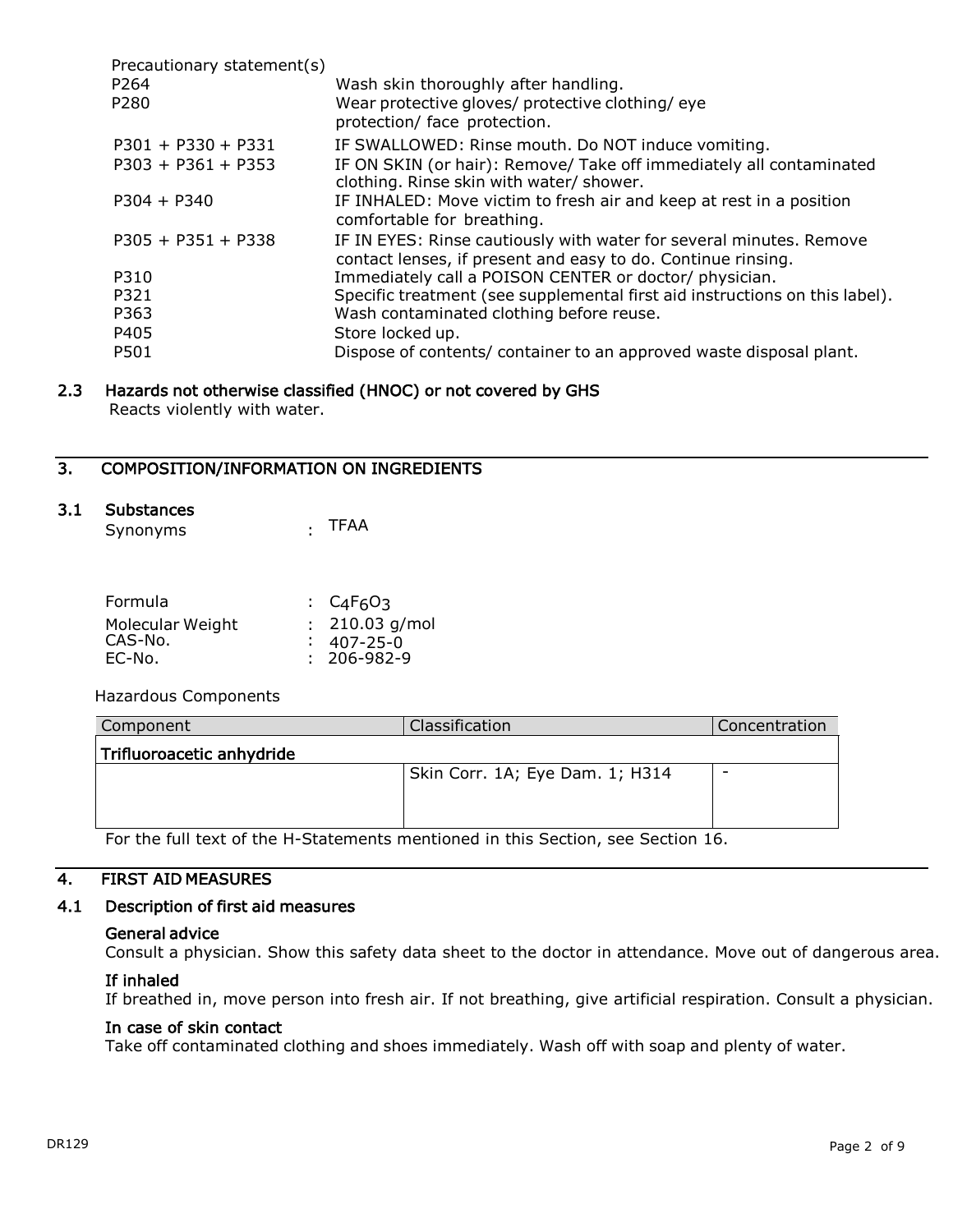## In case of eye contact

Rinse thoroughly with plenty of water for at least 15 minutes and consult a physician. Continue rinsing eyes during transport to hospital.

## If swallowed

Do NOT induce vomiting. Never give anything by mouth to an unconscious person. Rinse mouth with water. Consult a physician.

## 4.2 Most important symptoms and effects, both acute and delayed

The most important known symptoms and effects are described in the labeling (see section 2.2) and/or in section 11.

## 4.3 Indication of any immediate medical attention and special treatment needed no data available

## 5. FIREFIGHTING MEASURES

## 5.1 Extinguishing media

Suitable extinguishing media Dry powder

5.2 Special hazards arising from the substance or mixture Carbon oxides, Hydrogen fluoride

# 5.3 Advice for firefighters Wear self contained breathing apparatus for firefighting if necessary.

5.4 Further information no data available

# 6. ACCIDENTAL RELEASE MEASURES

## 6.1 Personal precautions, protective equipment and emergency procedures

Use personal protective equipment. Avoid breathing vapors, mist or gas. Ensure adequate ventilation. Evacuate personnel to safe areas.

For personal protection see section 8.

## 6.2 Environmental precautions

Prevent further leakage or spillage if safe to do so. Do not let product enter drains. Discharge into the environment must be avoided.

## 6.3 Methods and materials for containment and cleaning up

Soak up with inert absorbent material and dispose of as hazardous waste. Do not flush with water. Keep in suitable, closed containers for disposal.

## 6.4 Reference to other sections

For disposal see section 13.

#### 7. HANDLING AND STORAGE

#### 7.1 Precautions for safe handling

Avoid contact with skin and eyes. Avoid inhalation of vapor or mist. For precautions see section 2.2.

#### 7.2 Conditions for safe storage, including any incompatibilities

Store in a well-ventilated, cool, dry place at room temperature (55-70 °F). Containers which are opened must be carefully resealed and kept upright to prevent leakage. Never allow the product to come into contact with water during storage.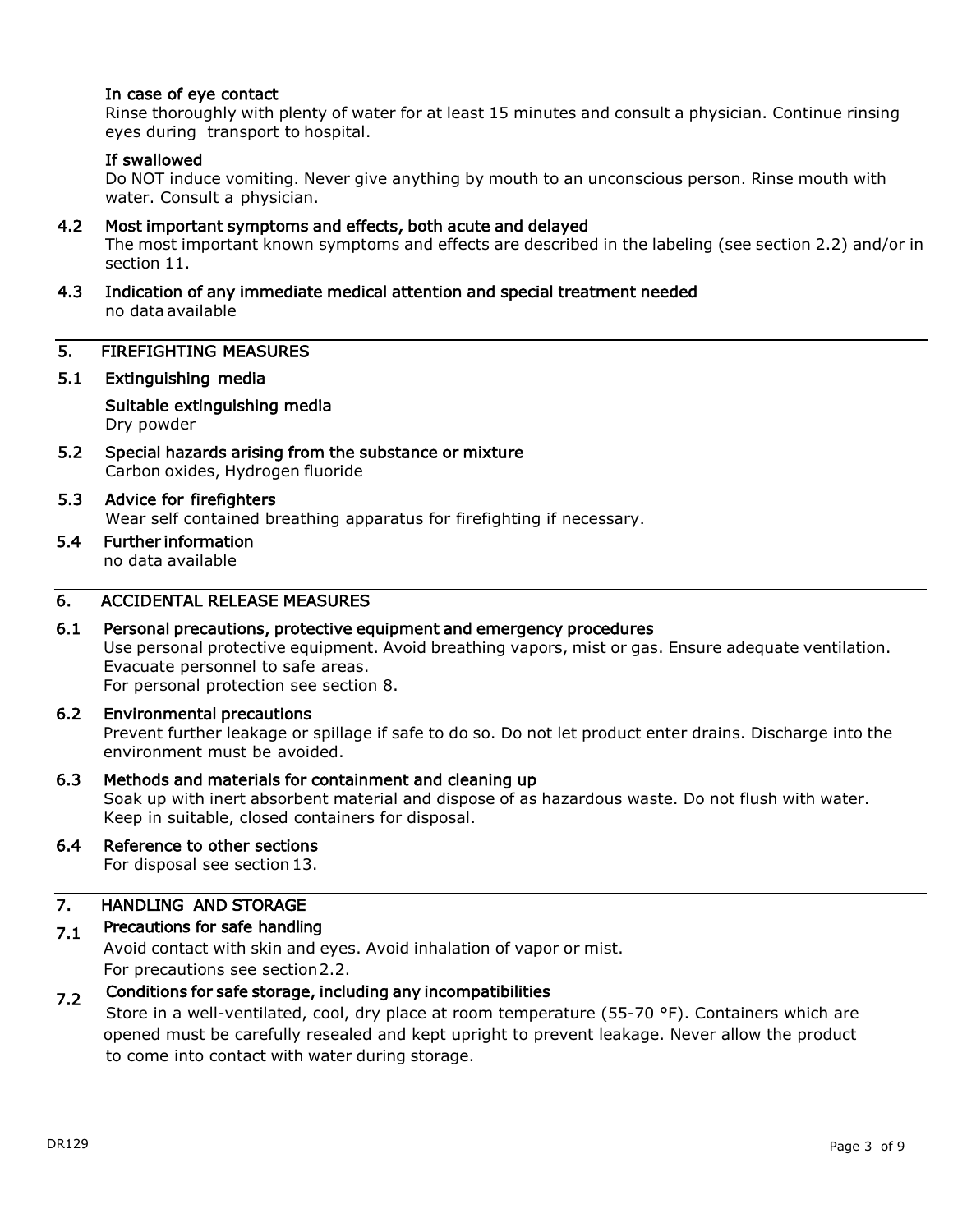## 7.3 Specific end use(s)

Apart from the uses mentioned in section 1.2 no other specific uses are stipulated.

## 8. EXPOSURE CONTROLS/PERSONAL PROTECTION

## 8.1 Control parameters

### Components with workplace control parameters

Contains no substances with occupational exposure limit values.

#### 8.2 Exposure controls

### Appropriate engineering controls

Handle in accordance with good industrial hygiene and safety practice. Wash hands before breaks and at the end of workday.

### Personal protective equipment

#### Eye/face protection

Tightly fitting safety goggles. Face shield (8-inch minimum). Use equipment for eye protection tested and approved under appropriate government standards such as NIOSH (US) or EN 166(EU).

#### Skin protection

Handle with gloves. Gloves must be inspected prior to use. Use proper glove removal technique (without touching glove's outer surface) to avoid skin contact with this product. Dispose of contaminated gloves after use in accordance with applicable laws and good laboratory practices. Wash and dry hands.

Full contact Material: Nature latex/chloroprene Minimum layer thickness: 0.6 mm Break through time: 480 min Material tested: Lapren® (KCL 706 / Aldrich Z677558, Size M)

Splash contact Material: Nitrile rubber Minimum layer thickness: 0.11 mm Break through time: 38 min Material tested: Dermatril® (KCL 740 / Aldrich Z677272, Size M) Data source: KCL GmbH, D-36124 Eichenzell, phone +49 (0)6659 87300, e-mail [sales@kcl.de,](mailto:sales@kcl.de) test method: EN374

If used in solution, or mixed with other substances, and under conditions which differ from EN 374, contact the supplier of the CE approved gloves. This recommendation is advisory only and must be evaluated by an industrial hygienist and safety officer familiar with the specific situation of anticipated use by our customers. It should not be construed as offering an approval for any specific use scenario.

## Body protection

Complete suit protecting against chemicals, flame retardant protective clothing. The type of protective equipment must be selected according to the concentration and amount of the dangerous substance at the specific workplace.

#### Respiratory protection

Where risk assessment shows air-purifying respirators are appropriate use a full-face respirator with multi-purpose combination (US) or type ABEK (EN 14387) respirator cartridges as a backup to engineering controls. If the respirator is the sole means of protection, use a full-face supplied air respirator. Use respirators and components tested and approved under appropriate government standards such as NIOSH (US) or CEN (EU).

## Control of environmental exposure

Prevent further leakage or spillage if safe to do so. Do not let product enter drains. Discharge into the environment must be avoided.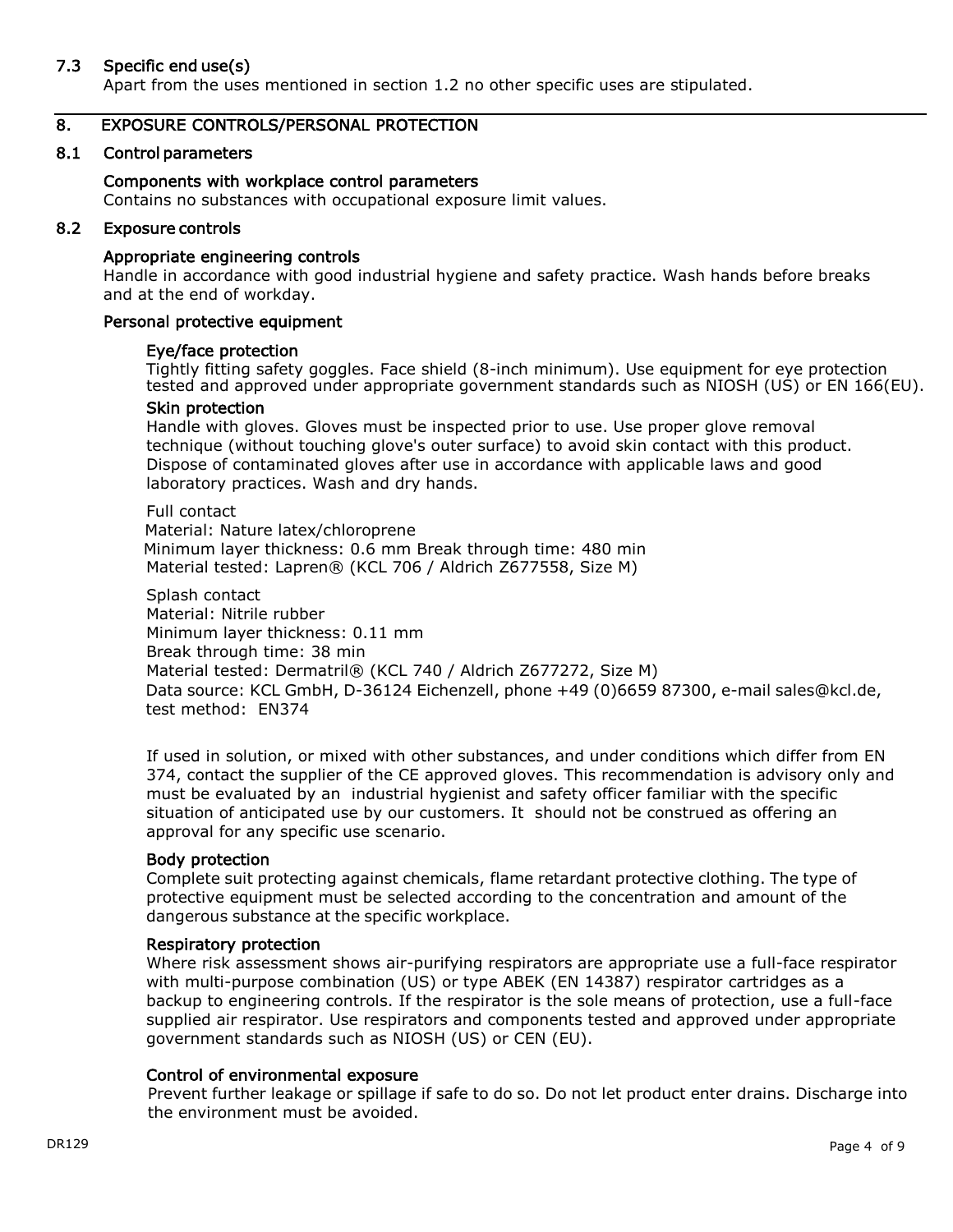# 9. PHYSICAL AND CHEMICAL PROPERTIES

| 9.1     | Information on basic physical and chemical properties |                                                                                       |  |  |
|---------|-------------------------------------------------------|---------------------------------------------------------------------------------------|--|--|
| a)      | Appearance                                            | Form: clear, liquid<br>Color: Colorless                                               |  |  |
| b)      | Odor                                                  | no data available                                                                     |  |  |
| c)      | Odor Threshold                                        | no data available                                                                     |  |  |
| d)      | pH                                                    | no data available                                                                     |  |  |
| e)      | Melting point/freezing point                          | Melting point/range -65°C (-85 °F) - lit.                                             |  |  |
| f)      | Initial boiling point and boiling range               | 39.5 - 40 °C (103.1 - 104 °F) - lit.                                                  |  |  |
| g)      | Flash point                                           | no data available                                                                     |  |  |
| h)      | Evaporation rate                                      | no data available                                                                     |  |  |
| i)      | Flammability (solid, gas)                             | no data available                                                                     |  |  |
| j)      | Upper/lower flammability or explosive<br>limits       | no data available                                                                     |  |  |
| k)      | Vapor pressure                                        | 432 hPa (324.7 mmHg) at 20 °C (68 °F)<br>1,831.4 hPa (1,373.7 mmHg) at 55 °C (131 °F) |  |  |
| $\vert$ | Vapor density                                         | 1.487 g/cm3                                                                           |  |  |
| m)      | Relative density                                      | 1.487 g/cm3 at 20 °C (68 °F)                                                          |  |  |
| n)      | Water solubility                                      | no data available                                                                     |  |  |
| o)      | Partition coefficient: n- octanol/water               | no data available                                                                     |  |  |
| p)      | Auto-ignition temperature                             | no data available                                                                     |  |  |
| q)      | Decomposition temperature                             | no data available                                                                     |  |  |
| r)      | Viscosity                                             | no data available                                                                     |  |  |
| s)      | Explosive properties                                  | no data available                                                                     |  |  |
| t)      | Oxidizing properties                                  | no data available                                                                     |  |  |
| 9.2     | Other safety information                              |                                                                                       |  |  |

no data available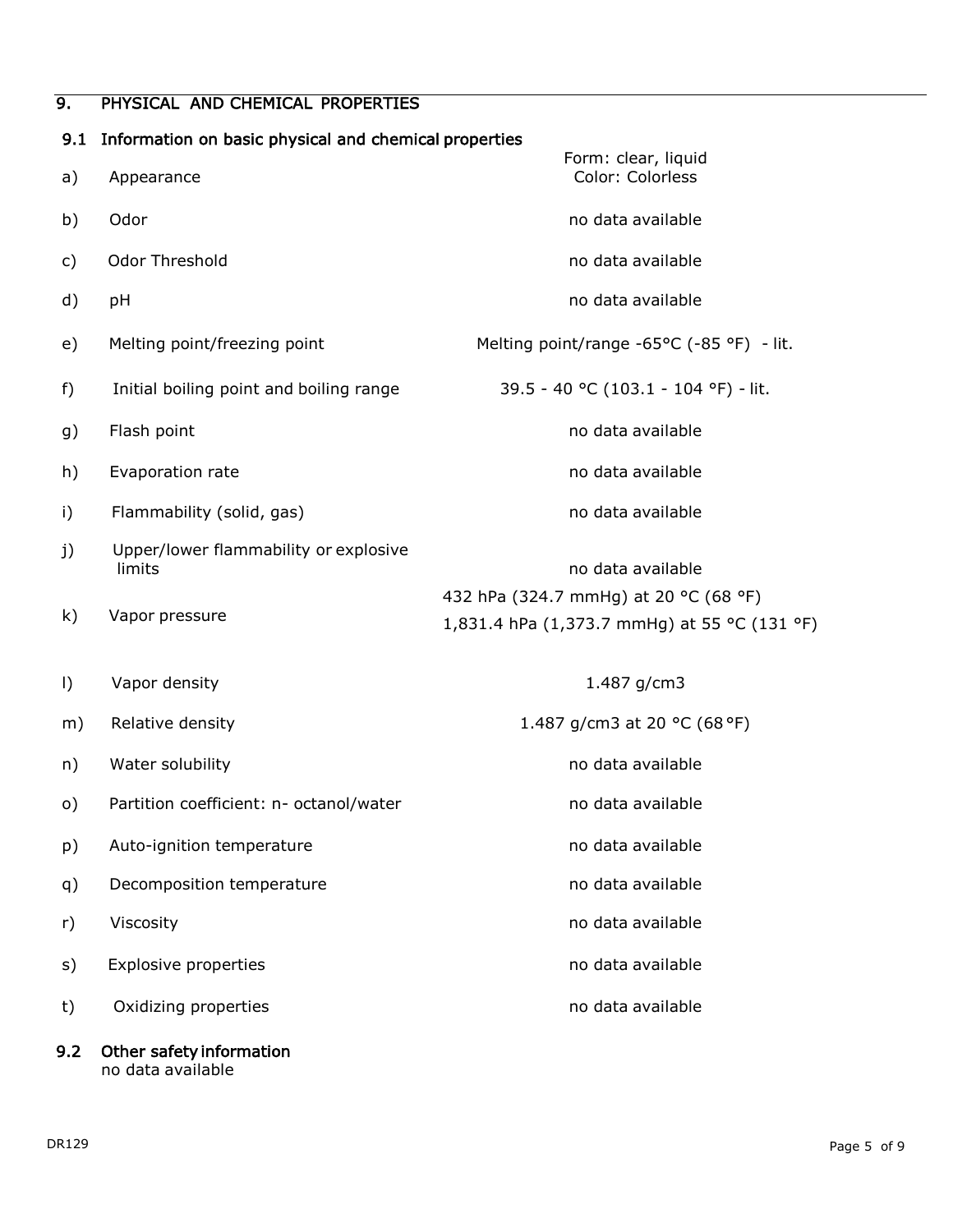## 10. STABILITY AND REACTIVITY

## 10.1 Reactivity

no data available

#### 10.2 Chemical stability Stable under recommended storage conditions.

10.3 Possibility of hazardous reactions Reacts violently with water.

### 10.4 Conditions to avoid

Do not allow water to enter container. Exposure to moisture.

#### 10.5 Incompatible materials Strong oxidizingagents, Alcohols, Strong acids, Strong bases

## 10.6 Hazardous decomposition products

Other decomposition products - no data available In the event of fire: see section 5

## 11. TOXICOLOGICAL INFORMATION

### 11.1 Information on toxicological effects

#### Acute toxicity

no data available

Inhalation: no data available

Dermal: no data available

#### Skin corrosion/irritation

Skin - rabbit Result: Severe skin irritation - 24h

#### Serious eye damage/eye irritation

Eyes - rabbit Result: Severe eye irritation - 24 h

## Respiratory or skin sensitization

no data available

# Germ cell mutagenicity

no data available

#### **Carcinogenicity**

- IARC: No component of this product present at levels greater than or equal to 0.1% is identified as probable, possible or confirmed human carcinogen by IARC.
- ACGIH: No component of this product present at levels greater than or equal to 0.1% is identified as a carcinogen or potential carcinogen by ACGIH.
- NTP: No component of this product present at levels greater than or equal to 0.1% is identified as a known or anticipated carcinogen by NTP.
- OSHA: No component of this product present at levels greater than or equal to  $0.1\%$  is identified as a carcinogen or potential carcinogen by OSHA.

#### Reproductive toxicity

no data available

DR129 Page 6 of 9 Specific target organ toxicity - single exposure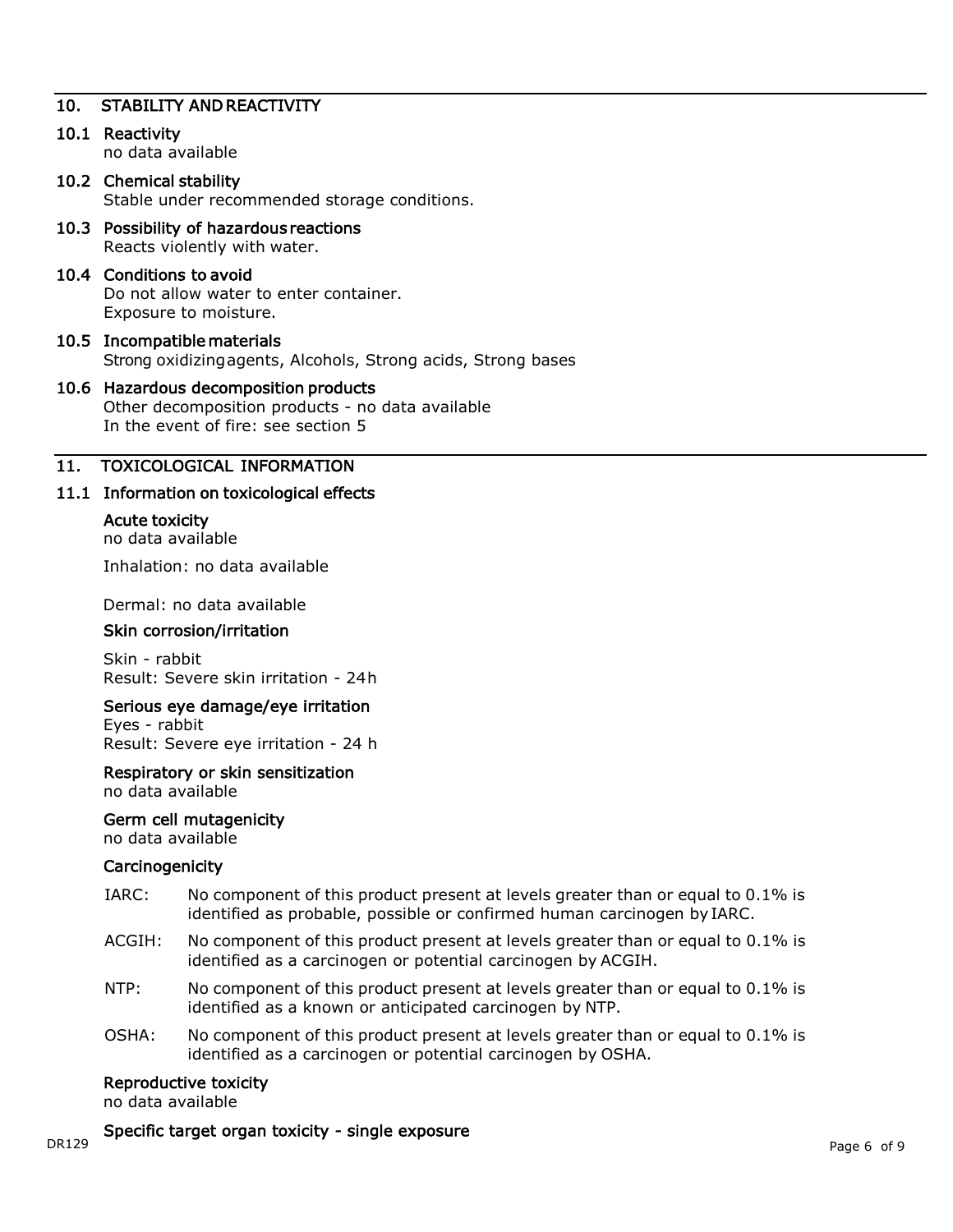no data available

# Specific target organ toxicity - repeated exposure

no data available

## Aspiration hazard

no data available

## Additional Information

RTECS: AJ9800000

Material is extremely destructive to tissue of the mucous membranes and upper respiratory tract, eyes, and skin. Cough, shortness of breath, headache, nausea.

## 12. ECOLOGICAL INFORMATION

### 12.1 Toxicity

no data available

- 12.2 Persistence and degradability no data available
- 12.3 Bioaccumulative potential no data available

### 12.4 Mobility in soil

no data available

## 12.5 Results of PBT and vPvB assessment

PBT/vPvB assessment not available as chemical safety assessment not required/not conducted

## 12.6 Other adverse effects

Harmful to aquatic life. An environmental hazard cannot be excluded in the event of unprofessional handling or disposal.

## 13. DISPOSAL CONSIDERATIONS

## 13.1 Waste treatment methods

#### Product

Offer surplus and non-recyclable solutions to a licensed disposal company. Contact a licensed professional waste disposal service to dispose of this material. Dissolve or mix the material with a combustible solvent and burn in a chemical incinerator equipped with an afterburner and scrubber.

## Contaminated packaging

Dispose of as unused product.

## 14. TRANSPORT INFORMATION

#### DOT (US)

UN number: 3265 Class: 8 Packing group: I Proper shipping name: Corrosive liquid, acidic, organic, n.o.s. (Trifluoroacetic anhydride) Marine pollutant: No Poison Inhalation Hazard: No

## IMDG

UN number: 3265 Class: 8 Packing group: I EMS-No: F-A, S-B Proper shipping name: CORROSIVE LIQUID, ACIDIC, ORGANIC, N.O.S. (Trifluoroacetic anhydride) Marine pollutant: No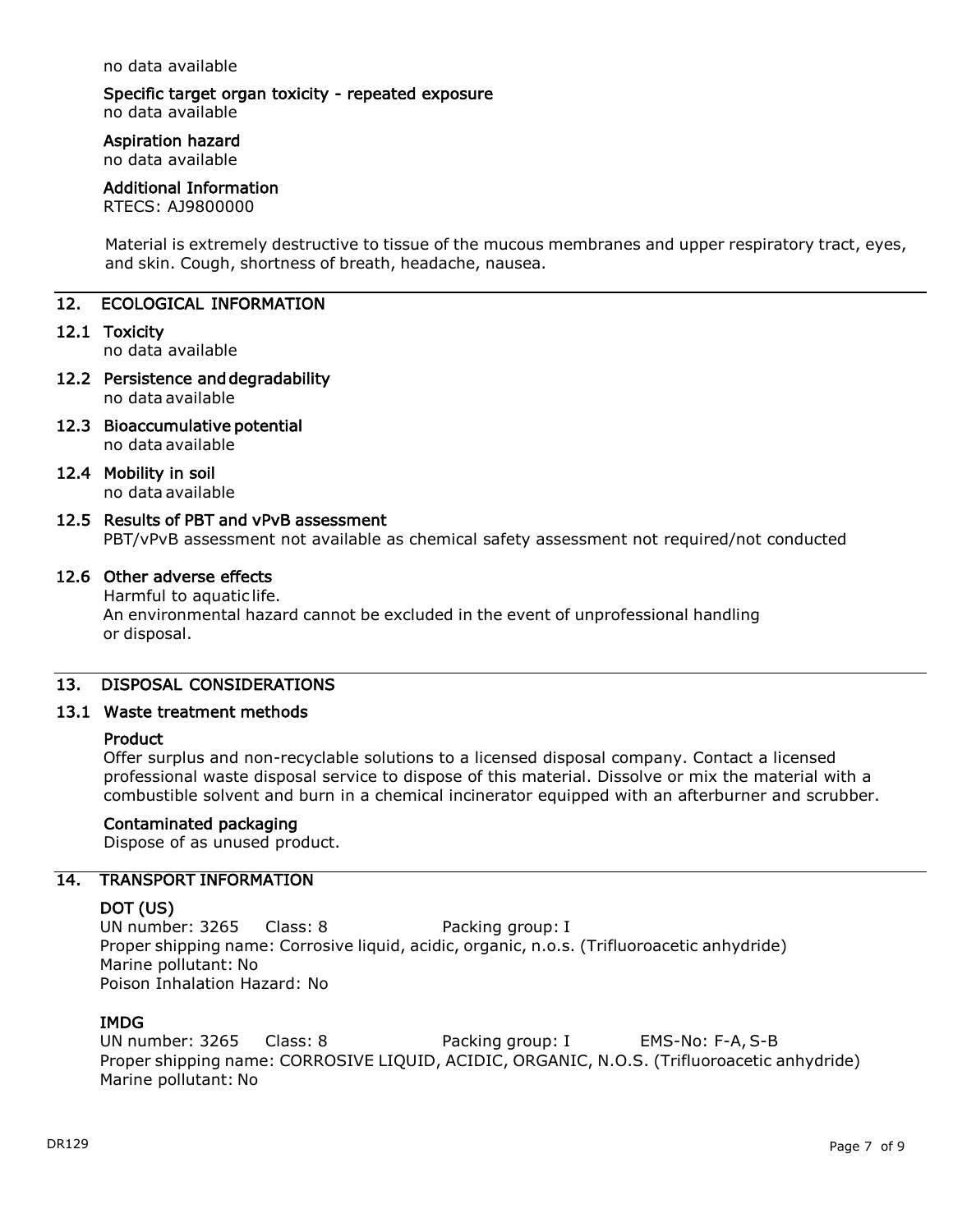# IATA

UN number: 3265 Class: 8 Packing group: I Proper shipping name: Corrosive liquid, acidic, organic, n.o.s. (Trifluoroacetic anhydride)

# 15. REGULATORY INFORMATION

## SARA 302 Components

SARA 302: No chemicals in this material are subject to the reporting requirements of SARA Title III, Section 302.

## SARA 313 Components

SARA 313: This material does not contain any chemical components with known CAS numbers that exceed the threshold (De Minimis) reporting levels established by SARA Title III, Section 313.

### SARA 311/312 Hazards

Fire Hazard, Acute Health Hazard

### Massachusetts Right To Know Components

No components are subject to the Massachusetts Right to Know Act.

### Pennsylvania Right To Know Components

| Trifluoroacetic anhydride           | CAS-No.<br>407-25-0       |
|-------------------------------------|---------------------------|
| New Jersey Right To Know Components |                           |
| Trifluoroacetic anhydride           | CAS-No.<br>$407 - 25 - 0$ |

### California Prop. 65 Components

This product does not contain any chemicals known to State of California to cause cancer, birth defects, or any other reproductive harm.

### 16. OTHER INFORMATION

## Full text of H-Statements referred to under sections 2 and 3.

| Eye Dam.   | Serious eye damage                      |
|------------|-----------------------------------------|
| H314       | Causes severe skin burns and eye damage |
| H318       | Causes serious eye damage               |
| Skin Corr. | Skin corrosion                          |

#### HMIS Rating

| Health hazard:         | 3  |
|------------------------|----|
| Chronic Health Hazard: | 0  |
| Flammability:          | 0  |
| Physical Hazard:       | 0  |
| <b>NFPA Rating</b>     |    |
| Health hazard:         | 3  |
| Fire Hazard:           | 0  |
| Reactivity Hazard:     | C. |

## Further information

The above information is believed to be correct but does not purport to be all inclusive and shall be used only as a guide. The information in this document is based on the present state of our knowledge and is applicable to the product with regard to appropriate safety precautions. It does not represent any guarantee of the properties of the product. Campbell Science Corporation and its